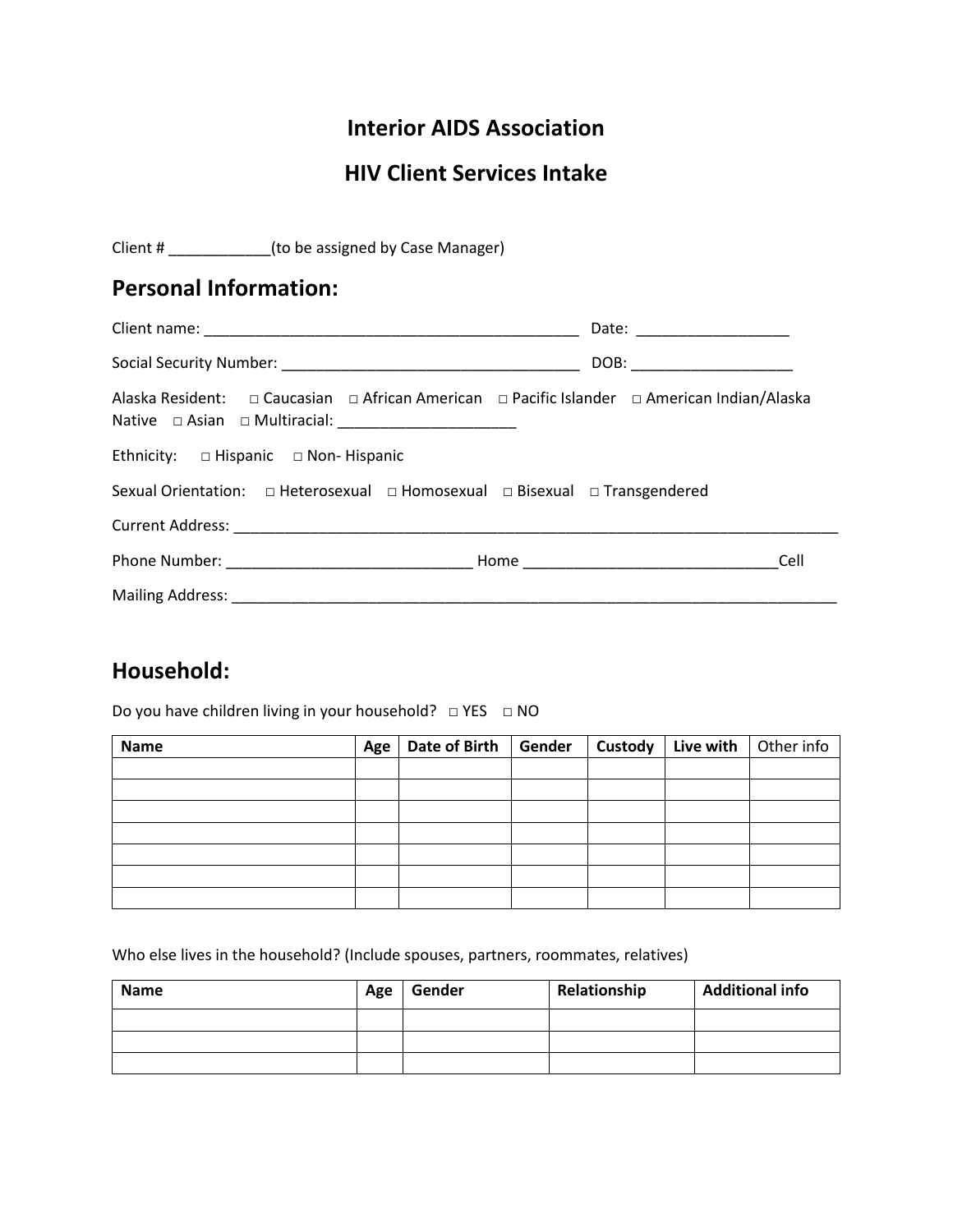| Primary language of household/family: |
|---------------------------------------|
| Secondary language:                   |

Does someone come into the home to help with any of the following? □ Cleaning □ Childcare □ Medical Care/Medication □ Other: \_\_\_\_\_\_\_\_\_\_\_\_\_\_\_\_\_\_\_\_\_ Is there any important information we should know, that would help us assist your household?

| <b>Emergency Contact Information</b>                                                                    |                                |                             |
|---------------------------------------------------------------------------------------------------------|--------------------------------|-----------------------------|
|                                                                                                         |                                |                             |
|                                                                                                         |                                |                             |
| <b>Social Support:</b>                                                                                  |                                |                             |
| Supportive Social Network: Rate the network using $1$ = weak to $5$ = strong                            |                                |                             |
| Immediate family __________ Family _____________ Friends ____________Work _____________ School ________ |                                |                             |
| Community ______ Religious _____ Neighbors _____                                                        |                                |                             |
| <b>Community Resources/Referral</b>                                                                     |                                |                             |
| Local Agency                                                                                            | Residential                    | Legal                       |
| $\Box$ Adult Public assistance                                                                          | □ Rent/Own Home                | □ Court ordered Services    |
| $\square$ SSI/SSDI/SSA                                                                                  | $\sqcap$ Shelter               | $\sqcap$ on Probation       |
| □ Medicaid/CAMA                                                                                         | $\Box$ Homeless                | $\Box$ on Parole            |
| $\Box$ Medicare                                                                                         | $\Box$ living with family      | $\Box$ On Pre-Release       |
| $\Box$ Interim Assistance                                                                               | $\Box$ living with friend's    | $\Box$ Mandatory Monitoring |
| $\Box$ Native/tribal                                                                                    |                                | $\Box$ Protective Services  |
| $\Box$ Veteran Benefits                                                                                 | <b>Disability</b>              |                             |
| $\sqcap$ WIC                                                                                            | □ Physical ________%           |                             |
| □ Fairbanks Community Health                                                                            | $\Box$ mental Health Diagnosis |                             |

If you are receiving financial assistance: **Amount Received \$ \_\_\_\_\_\_\_\_\_\_\_\_\_\_\_\_\_**

#### **Contact information for Agency contacts:**

| Name of caseworker | <b>Agency</b> | <b>Phone Number</b> |
|--------------------|---------------|---------------------|
|                    |               |                     |
|                    |               |                     |
|                    |               |                     |
|                    |               |                     |

**\_\_\_\_\_\_\_\_\_\_\_\_\_\_\_\_\_\_\_\_\_\_\_\_\_\_\_\_\_\_\_\_\_\_\_\_\_\_\_\_\_\_\_\_\_\_\_\_\_\_\_\_\_\_\_\_\_\_\_\_\_\_\_\_\_\_\_\_\_\_\_\_\_\_\_\_\_\_ \_\_\_\_\_\_\_\_\_\_\_\_\_\_\_\_\_\_\_\_\_\_\_\_\_\_\_\_\_\_\_\_\_\_\_\_\_\_\_\_\_\_\_\_\_\_\_\_\_\_\_\_\_\_\_\_\_\_\_\_\_\_\_\_\_\_\_\_\_\_\_\_\_\_\_\_\_\_ \_\_\_\_\_\_\_\_\_\_\_\_\_\_\_\_\_\_\_\_\_\_\_\_\_\_\_\_\_\_\_\_\_\_\_\_\_\_\_\_\_\_\_\_\_\_\_\_\_\_\_\_\_\_\_\_\_\_\_\_\_\_\_\_\_\_\_\_\_\_\_\_\_\_\_\_\_\_**

#### **Comments:**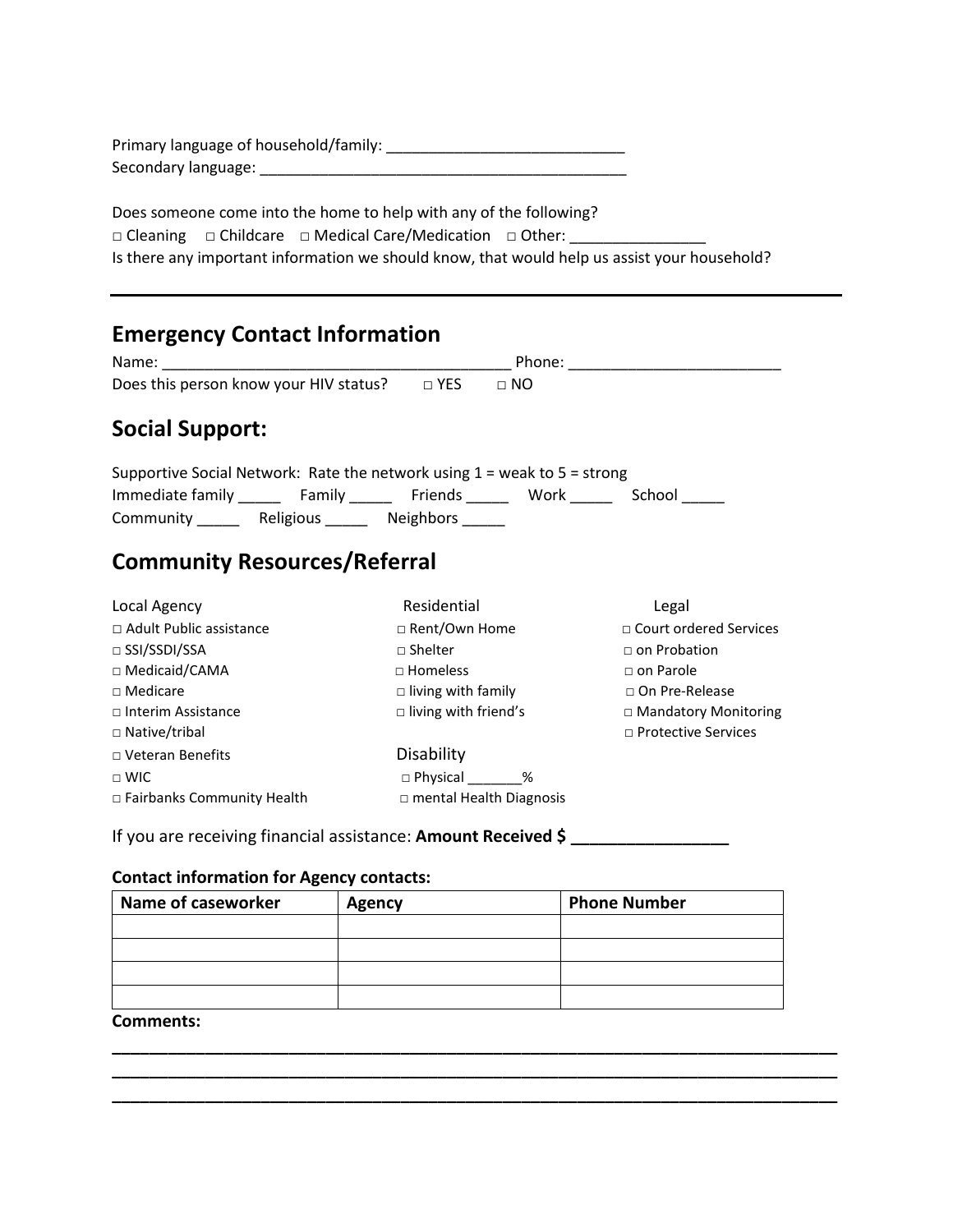# **Housing Situation**

| My living situation is:                        | $\Box$ Temporary   | $\Box$ Permanent     | $\Box$ Sub-Standard |
|------------------------------------------------|--------------------|----------------------|---------------------|
| I have:                                        | $\Box$ Electricity | $\Box$ Running Water | □ Water Storage     |
| I do laundry:                                  | $\Box$ At Home     | $\Box$ Laundromat    | $\Box$ other        |
| I Shower:                                      | $\Box$ at Home     | □ Laundromat         | □ Other             |
| I heat my home with:                           | $\Box$ Fuel Oil    | $\Box$ Propane       | □ Natural Gas       |
| My monthly rent is: $\zeta$                    |                    |                      |                     |
| My rent is 50% or more of my income $\Box$ YES |                    | $\sqcap$ NO          |                     |
| Comments:                                      |                    |                      |                     |
|                                                |                    |                      |                     |

# **Education Information**

| □ High School/GED □ College Degree _________                    |  |
|-----------------------------------------------------------------|--|
| I can communicate in English: $\Box$ verbally $\Box$ In Writing |  |
| Vocational Writing:                                             |  |
| Interested in attending GED/High School/college?                |  |

\_\_\_\_\_\_\_\_\_\_\_\_\_\_\_\_\_\_\_\_\_\_\_\_\_\_\_\_\_\_\_\_\_\_\_\_\_\_\_\_\_\_\_\_\_\_\_\_\_\_\_\_\_\_\_\_\_\_\_\_\_\_\_\_\_\_\_\_\_\_\_\_\_\_\_\_\_\_\_\_\_\_\_\_\_\_\_\_\_\_\_\_\_

# **Employment Information**

| Currently Employed: $\Box$ YES $\Box$ NO Income: \$                                                                                                                                                                            | □ Weekly □ Hourly                                          |
|--------------------------------------------------------------------------------------------------------------------------------------------------------------------------------------------------------------------------------|------------------------------------------------------------|
|                                                                                                                                                                                                                                | Phone: __________________________                          |
| Address: Andreas Address: Andreas Andreas Andreas Andreas Andreas Andreas Andreas Andreas Andreas Andreas Andreas Andreas Andreas Andreas Andreas Andreas Andreas Andreas Andreas Andreas Andreas Andreas Andreas Andreas Andr |                                                            |
| Knows HIV Status: $\Box$ YES $\Box$ NO                                                                                                                                                                                         | Length of time employed:                                   |
| Messages at work: $\Box$ YES $\Box$ NO                                                                                                                                                                                         | Are you: $\Box$ Seasonal $\Box$ Part time $\Box$ Full time |

# **Military Information**

|                                     | □ Never Served □ Enlisted/Drafted □ Branch of Service:                                             |  |  |
|-------------------------------------|----------------------------------------------------------------------------------------------------|--|--|
| $\Box$ Combat: $\Box$ YES $\Box$ NO | Year of Discharge:                                                                                 |  |  |
|                                     | Type of Discharge: $\Box$ Honorable $\Box$ Other than Honorable $\Box$ Dishonorable $\Box$ Medical |  |  |

## **Insurance Information**

|                                                                                               |  |  | What type of insurance do you have? $\square$ None Insurance # |  |
|-----------------------------------------------------------------------------------------------|--|--|----------------------------------------------------------------|--|
| Private/Employer □ Current □ Pending □ Will Apply                                             |  |  |                                                                |  |
| Medicaid/Medicare/CAMA                                                                        |  |  | $\Box$ Current $\Box$ Pending $\Box$ Will Apply                |  |
| VA Benefits                                                                                   |  |  | $\Box$ Current $\Box$ Pending $\Box$ Will Apply                |  |
| AK Native Health Care                                                                         |  |  | $\Box$ Current $\Box$ Pending $\Box$ Will Apply                |  |
| ADAP                                                                                          |  |  | $\Box$ Current $\Box$ Pending $\Box$ Will Apply                |  |
| <b>ACHIA</b>                                                                                  |  |  | $\Box$ Current $\Box$ Pending $\Box$ Will Apply                |  |
| Premium Amount \$ □ monthly □ Quarterly □ Yearly                                              |  |  |                                                                |  |
| Do you have Co-Pays? $\square$ YES $\square$ NO If Yes, Amount \$                             |  |  |                                                                |  |
| Does your insurance cover: $\Box$ Vision $\Box$ Dental $\Box$ Medication $\Box$ Mental Health |  |  |                                                                |  |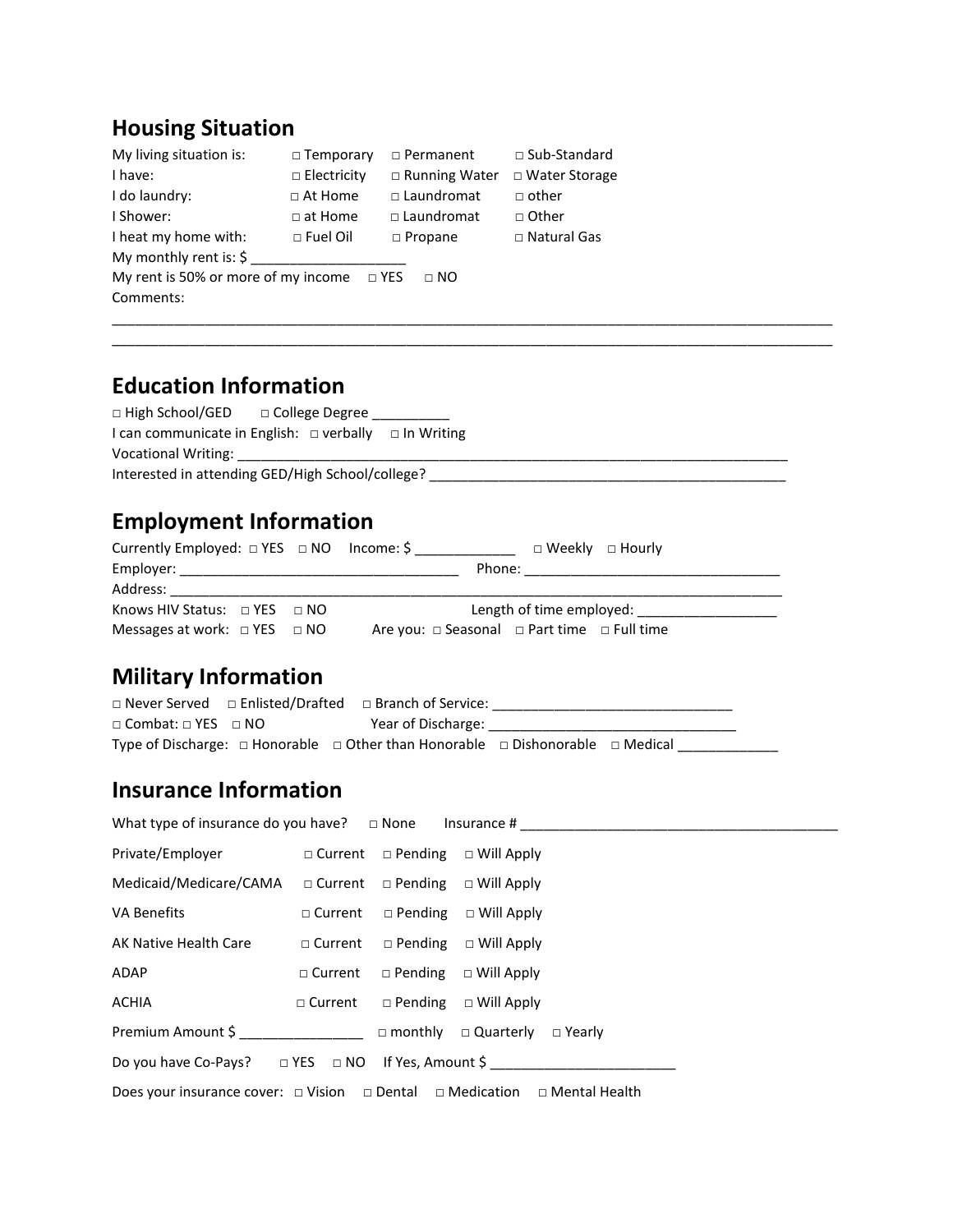# **Medical Information**

| Current CD4 Count: ___________________________________Current Viral Load: _______________________________ |  |  |  |
|-----------------------------------------------------------------------------------------------------------|--|--|--|
|                                                                                                           |  |  |  |
|                                                                                                           |  |  |  |
|                                                                                                           |  |  |  |
| Are you currently using pain management medication? $\Box$ YES $\Box$ NO                                  |  |  |  |
| Do you self-medicate with recreational or over the counter drugs? $\Box$ YES $\Box$ NO                    |  |  |  |
| Do you have a Borough ID card? □ NO □ YES, Expiration __________________________                          |  |  |  |
| Do you understand what your doctor says about your health? $\Box$ YES $\Box$ NO                           |  |  |  |
| Other medical conditions:                                                                                 |  |  |  |

\_\_\_\_\_\_\_\_\_\_\_\_\_\_\_\_\_\_\_\_\_\_\_\_\_\_\_\_\_\_\_\_\_\_\_\_\_\_\_\_\_\_\_\_\_\_\_\_\_\_\_\_\_\_\_\_\_\_\_\_\_\_\_\_\_\_\_\_\_\_\_\_\_\_\_\_\_\_\_\_\_\_\_\_\_\_\_\_\_\_\_\_\_ \_\_\_\_\_\_\_\_\_\_\_\_\_\_\_\_\_\_\_\_\_\_\_\_\_\_\_\_\_\_\_\_\_\_\_\_\_\_\_\_\_\_\_\_\_\_\_\_\_\_\_\_\_\_\_\_\_\_\_\_\_\_\_\_\_\_\_\_\_\_\_\_\_\_\_\_\_\_\_\_\_\_\_\_\_\_\_\_\_\_\_\_\_

# **Substance Abuse/Use Information**

| Do you smoke? □ YES □ NO                                                                            |  |  |  |  |  |  |
|-----------------------------------------------------------------------------------------------------|--|--|--|--|--|--|
| Do you drink alcohol? $\Box$ YES $\Box$ NO                                                          |  |  |  |  |  |  |
| Have you ever been to a detox program, or residential treatment program? $\square$ YES $\square$ NO |  |  |  |  |  |  |
|                                                                                                     |  |  |  |  |  |  |
|                                                                                                     |  |  |  |  |  |  |
| Are you currently using drugs? $\Box$ YES $\Box$ NO                                                 |  |  |  |  |  |  |
|                                                                                                     |  |  |  |  |  |  |
|                                                                                                     |  |  |  |  |  |  |
|                                                                                                     |  |  |  |  |  |  |
| Have you ever used needles to inject drugs? $\Box$ YES $\Box$ NO                                    |  |  |  |  |  |  |
| Do you think your drug use will interfere with your medication schedule? $\Box$ YES $\Box$ NO       |  |  |  |  |  |  |
|                                                                                                     |  |  |  |  |  |  |
| Do you want a referral to a drug treatment program? $\Box$ YES $\Box$ NO                            |  |  |  |  |  |  |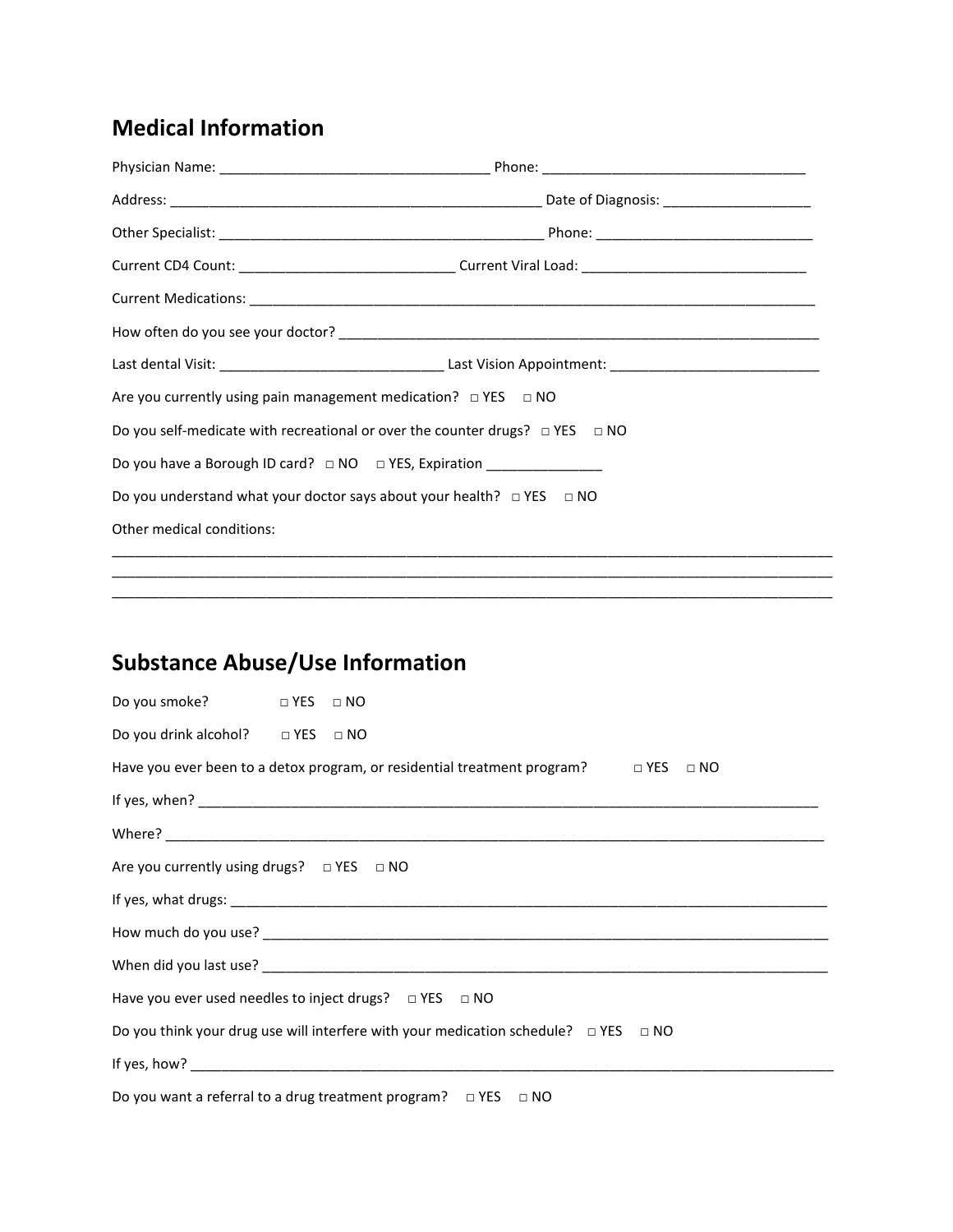Do you want a referral to a harm reduction program for active users?  $□$  YES  $□$  NO Are you having problems remaining drug free or sober?  $\Box$  YES  $\Box$  NO Do you want a referral to an outpatient support group?  $\Box$  YES  $\Box$  NO

### **Nutritional Information**

Current weight: <br>
Current Height: Appetite: □ Good □ Fair □ Poor, explain: \_\_\_\_\_\_\_\_\_\_\_\_\_\_\_\_\_\_\_ Recently: □ Gained weight □ Lost weight Amount: \_\_\_\_\_\_\_\_\_\_\_\_ Experiencing: □ Nausea □ Diarrhea Worse when: \_\_\_\_\_\_\_\_\_\_\_\_\_\_\_\_\_\_\_\_\_\_\_\_\_\_\_\_\_\_\_\_\_\_

### **Sleep Pattern/Habits Concentration and Mood**

| Numbers of hours you sleep: ____________________<br>Time of sleep: ____________________ |
|-----------------------------------------------------------------------------------------|
| $\Box$ Normal sleep $\Box$ Sleep to little $\Box$ Sleep to much                         |
| $\Box$ Too little energy $\Box$ Normal energy $\Box$ Too much energy                    |
| Do you find it: $\Box$ Difficult to concentrate $\Box$ Easy to concentrate?             |
| Are you: $\Box$ thinking too much $\Box$ easily distracted                              |
| How has HIV affected your mood?                                                         |
| $\Box$ had little effect $\Box$ Caused depression $\Box$ Caused suicidal thoughts       |
| Have you ever been treated for suicide in the past? $\Box$ YES $\Box$ NO                |
| If yes, when?                                                                           |

### **Transportation**

Do you have a car? □ YES □ NO If yes, is vehicle insured: □ YES □ NO Is transportation a problem for you?  $\Box$  YES  $\Box$  NO If yes, when?  $\frac{1}{2}$   $\frac{1}{2}$ Do you have a bus pass?  $□$  YES  $□$  NO Do you use Van Tran? □ YES □ NO How do you get to the doctor, shopping, errands, etc.?

\_\_\_\_\_\_\_\_\_\_\_\_\_\_\_\_\_\_\_\_\_\_\_\_\_\_\_\_\_\_\_\_\_\_\_\_\_\_\_\_\_\_\_\_\_\_\_\_\_\_\_\_\_\_\_\_\_\_\_\_\_\_\_\_\_\_\_\_\_\_\_\_\_\_\_\_\_\_\_\_\_\_\_\_\_\_\_\_\_\_\_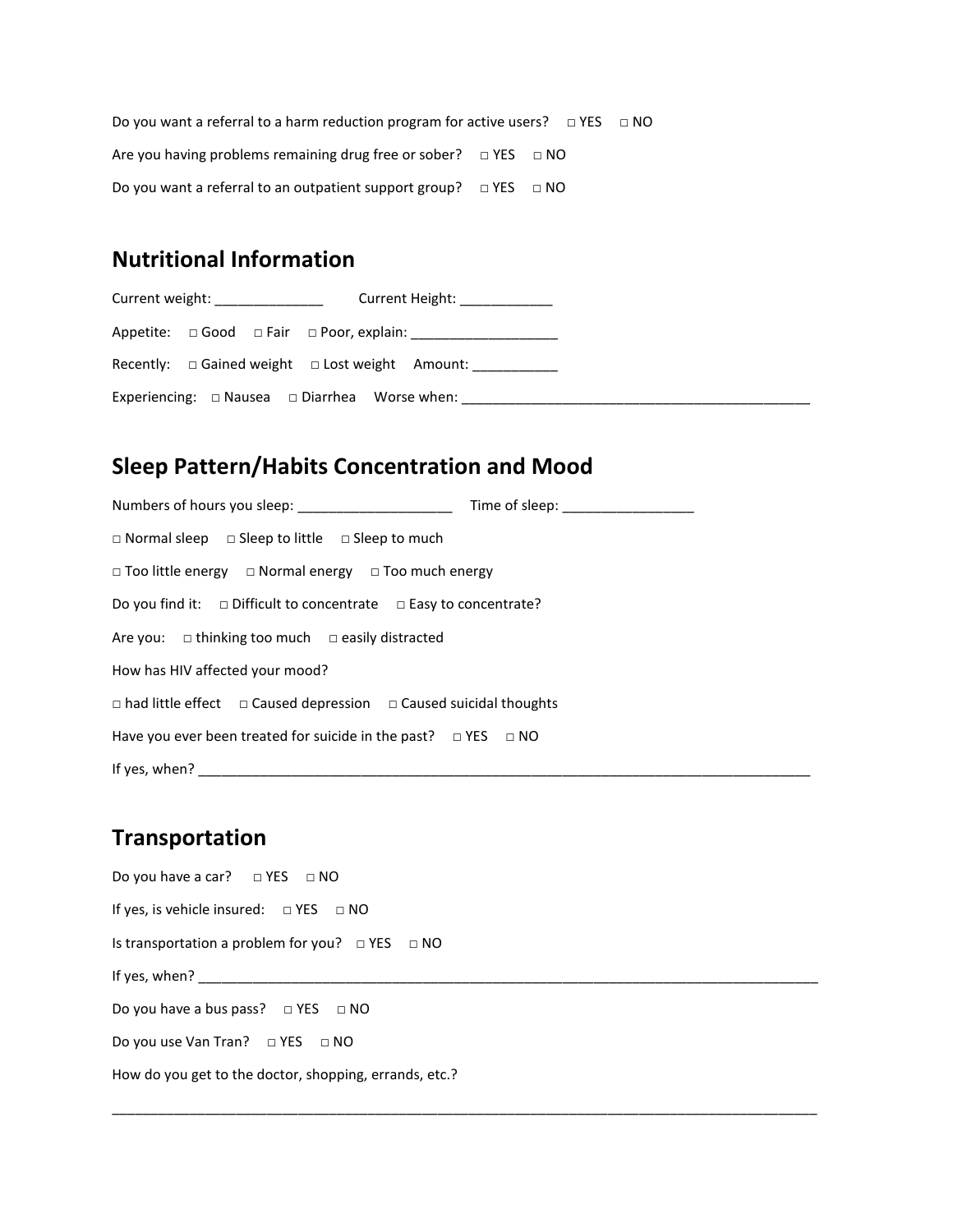### **Activities of Daily Living**

```
Which of the following can you do without assistance?
□ Spend time with friends □ Sports/Exercise □ Dancing □ Classes/Education
□ Stay at home □ Hobbies □ Time with family □ Go to casinos
□ Listen to music □ watch movies/TV □ Go out/social gatherings
Do you need assistance with any of the following?
□ Daily household chores □ Daily personal hygiene □ Braille □ Transportation
□ Mobility/Walking □ Reading □ Hearing and/or American Sign Language □ Translation
Do you have any of the following?
□ Glasses/Contacts □ Hearing Aid □ Walker □ Cane □ History of falling
□ Wheelchair □ Memory Loss □ Crutches
```
#### **Risk Assessment**

□ Unprotected sex □ Intravenous Drug use □ Fights □ Drug use/Abuse □ Trade sex for drugs □ Illegal weapons □ Gambling □ Share needles □ Gang involvement □ Drunk behavior □ Drug dealing □ multiple partners

#### **Prevention Measures**

□ Mutual Masturbation □ Willing to use a condom □ Oral sex □ Willing to use lubrication □ Be the receiver □ Have less partners □ Needle Exchange □ Partner Communication □ Drug/Alcohol Treatment

### **Client Signature:**  $\blacksquare$

#### **Agency Representative Signature: \_\_\_\_\_\_\_\_\_\_\_\_\_\_\_\_\_\_\_\_\_\_\_\_\_\_\_\_\_\_**